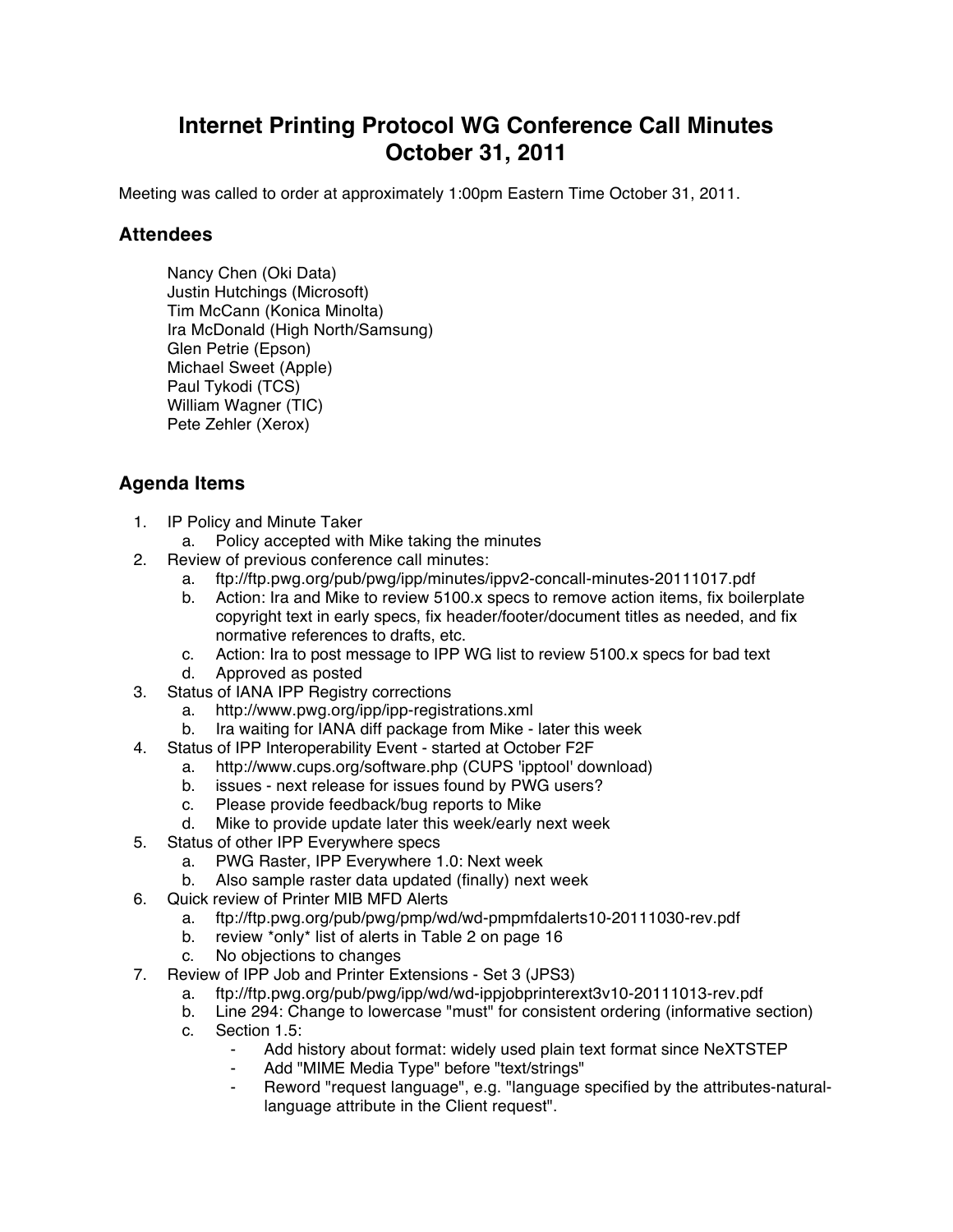- d. Section 2.1:
	- Missing RECOMMENDED from list of terms.
	- ⁃ Add CONDITIONALLY REQUIRED definition.
	- Action: Mike to update document template to include RECOMMENDED and CONDITIONALLY REQUIRED, make level 4 headings bold
- e. Use cases:
	- ⁃ Review for completeness and out-of-scope items
- f. Section 3.2.1:
	- Expand on geo-location method as out-of-band, provide examples, printer provides configured/detected value.
- g. Section 3.2.6:
	- ⁃ "Paying with his corporate credit card by an out-of-band method such as making a telephone call and providing the job identification and credit card."
- h. Section 3.2.9:
	- Add missing/incorrect password to list.
- i. Section 3.3:
	- ⁃ "Constraining choice of document formats suitable..."
- j. Section 3.4:
	- Item 13: roll-fed printing attributes and values
- k. Action: Ira to send input/output tray text to IPP WG list for incorporation into JPS3
	- Amend media-source-properties
		- Maybe add output tray stuff or massage to map from output-bin
- l. Section 4.1.1:
	- Add requesting-user-uri to list of operation attributes.
	- Add another section on additional semantics for all IPP operations allowing requesting-user-uri as an operation attribute
- m. Section 5.1.2:
	- Remove conditional conformance sentence at the end.
- n. Action: Mike to include a slide about using CONDITIONALLY REQUIRED in IPP specs to the IPP WG session slides for December 2011 F2F
- o. Section 5.1.x:
	- Add forward references to xxx-supported in all cases
- p. Section 5.1.3:
	- ⁃ Start on new page, separate conditional requirement to new paragraph.
- q. Section 5.1.4:
	- Amend to include all operations (drop "job or subscription creation")
	- ⁃ Lines 621-624: Reword Printer object may modify the values supplied based on information obtained from an authentication service (see Sections...)
- r. Section 5.2.1:
	- Add subsection for why no pages-per-subset-default attribute:
	- Simplify text from 5100.4:
		- There is no "pages-per-subset-default" because there is no mechanism for a client to specify that there are no Input-Page subsets except to omit this attribute, which would cause the Printer to use the "pages-persubset-default" attribute and create the default subsets. Without this attribute, a client can achieve subsets only by including the "pages-persubset" attribute in the Job and the default is no subsetting. Also, if there were a defaulting mechanism, it isn't clear that customers would use the same partitioning over and over.
- s. Make level 4 headings bold
- t. Sections 5.3.5 (job-originating-user-uri):
	- "the most authenticated URI of the end user"
	- Provide reference to requesting-user-uri section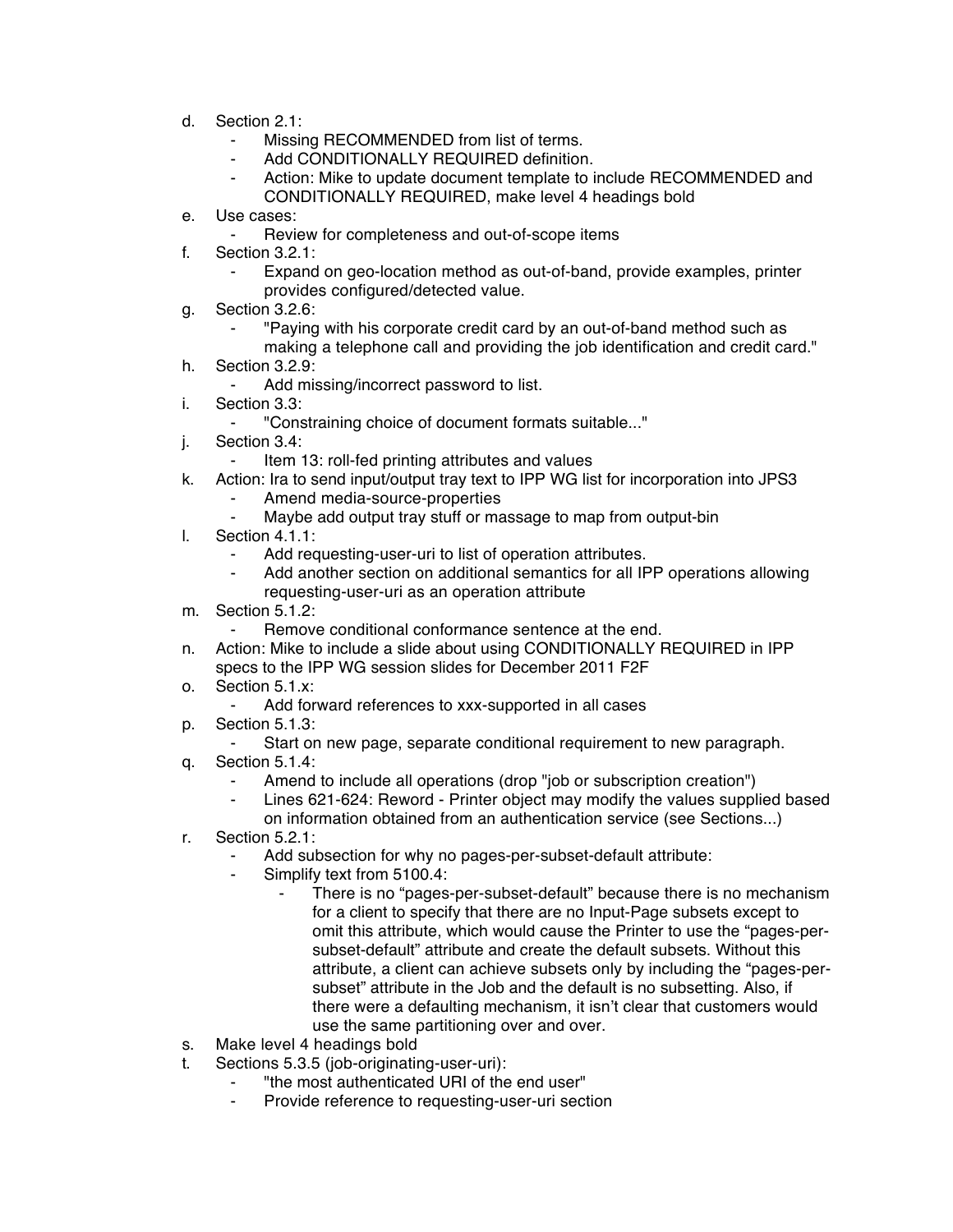- u. Section 5.4.2 (notify-subscriber-user-uri):
	- "the most authenticated URI of the end user"
	- ⁃ Provide reference to requesting-user-uri section
	- Fix document title for 3995
- v. Sections 5.x.1 (xxx-uuid)
	- Update MUST be a urn:uuid: UUID, include document title for RFC 4122
	- Update limit (uri(81)?)
- w. Section 5.6.20 (printer-geo-location)
	- Confirmed "unknown" as the appropriate out-of-band value for this attribute.
- x. Section 5.6.27 (printer-strings-uri)
	- Add printer-strings-languages-supported (1setOf naturalLanguage) attribute to get list of supported languages
	- ⁃ Make conditionally required with printer-strings-languages-supported
- y. Figure 1 (ABNF for printer-supply): Fix page breaks as needed
- z. Section 5.6.31 (requesting-user-uri-supported):
	- Fix references (missing section numbers)
- a. Section 6.5:
	- Change to all operations
	- ⁃ "Only if such **an authenticated URI** is not available does the Printer object ..."
- b. Section 6.6:
	- Line 1279: "If the Printer determines that the supplied document-password value is not **correct**, ..."
	- ⁃ Investigate document object vs. job life cycle failed document can abort job or allow completion with errors
	- Document fidelity do we have something, do we want something analogous to job ticket fidelity - don't print whole job unless all documents can be printed (access control/passwords)
	- Validate-Document operation?
- c. Section 7.2: Fix reference
- d. Stopped at section 7.4 (media-col)

## **Next Steps / Open Actions**

- Next conference call November 14, 2011 at 1:00pm (ET) FOR 2 HOURS
- Ira to post updated LDAP Schema RFC
- Continue review of new JPS3 draft at section 7.4
- Review new PWG Raster and IPP Everywhere specs
- Use case discussions
- Action: Ira and Mike to review 5100.x specs to remove action items, fix boilerplate copyright text in early specs, fix header/footer/document titles as needed, and fix normative references to drafts, etc.
- Action: Ira to post message to IPP WG list to review 5100.x specs for bad text
- Action: Mike to update document template to include RECOMMENDED and CONDITIONALLY REQUIRED, make level 4 headings bold
- Action: Ira to send input/output tray text to Mike for incorporation into JPS3
- Action: Mike to include a slide about using CONDITIONALLY REQUIRED in IPP specs to the IPP WG session slides for December 2011 F2F
- Action: Mike to send Ira the new XML and a diff (ONGOING this week)
- Action: Mike to add printer-charge-info to table in IPP Everywhere 1.0, add conformance requirements for LDAP, note LDAP/SLP limitations on string lengths (127 or 255 octets) (ONGOING)
- Action: Mike to add note for DNS-SD TXT record limits (ONGOING)